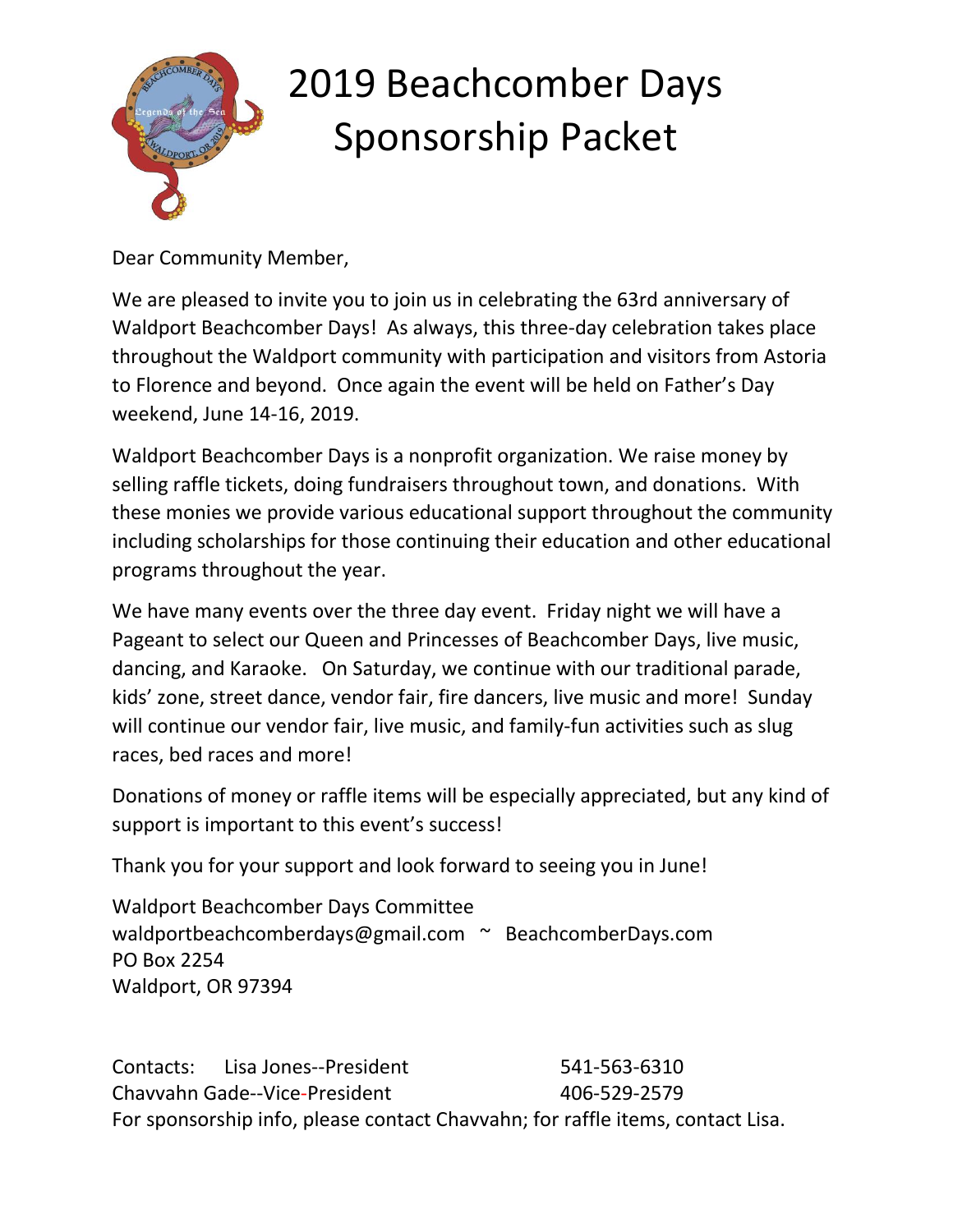

### Sponsorship Levels and Benefits

| Sponsorship                                                                            | <b>BEACH</b>                                                                                                                                                                                                                  | <b>FOREST</b>         | <b>MERMAID</b>        | <b>DRIFTWOOD</b> | <b>SEASHELL</b> |
|----------------------------------------------------------------------------------------|-------------------------------------------------------------------------------------------------------------------------------------------------------------------------------------------------------------------------------|-----------------------|-----------------------|------------------|-----------------|
| <b>Benefits</b>                                                                        | \$1000                                                                                                                                                                                                                        | \$500                 | \$250                 | \$100            | \$50            |
| Advertising on posters,<br>website, all paper ads                                      | XL Logo                                                                                                                                                                                                                       | Large Logo            | Med Logo              | Small Logo       | Name            |
| Logo or Name on T-Shirts                                                               | Large Logo                                                                                                                                                                                                                    | Med Logo              | Small Logo            | Name             |                 |
| <b>Vendor Fair Table</b>                                                               | <b>Free Table</b>                                                                                                                                                                                                             | <b>Free Table</b>     |                       |                  |                 |
| <b>Facebook Recognition</b>                                                            | Logo                                                                                                                                                                                                                          | Logo                  | Name                  | Name             |                 |
| <b>Kids Faire</b>                                                                      | Your<br><b>Banner</b>                                                                                                                                                                                                         | Your<br><b>Banner</b> | Your<br><b>Banner</b> |                  |                 |
| Radio Advertisement                                                                    | Name<br>recognition                                                                                                                                                                                                           |                       |                       |                  |                 |
| <b>Official Sponsor Sign</b>                                                           | W.                                                                                                                                                                                                                            |                       |                       |                  |                 |
| <b>Beachcomber Thank-you</b><br>Gift                                                   | $\bf \Phi$                                                                                                                                                                                                                    |                       |                       |                  |                 |
| <b>T-shirt for Business</b>                                                            | 2 shirts                                                                                                                                                                                                                      | 1 shirts              |                       |                  |                 |
| <b>Your Banner and Parade</b><br>Opportunity as official<br><b>Beachcomber Sponsor</b> | sia a final a fara a fara a fara a fara a fara a fara a fara a fara a fara a fara a fara a fara a fara a fara a fara a fara a fara a fara a fara a fara a fara a fara a fara a fara a fara a fara a fara a fara a fara a fara | W                     | <b>O</b>              | SD.              | ЛZ,             |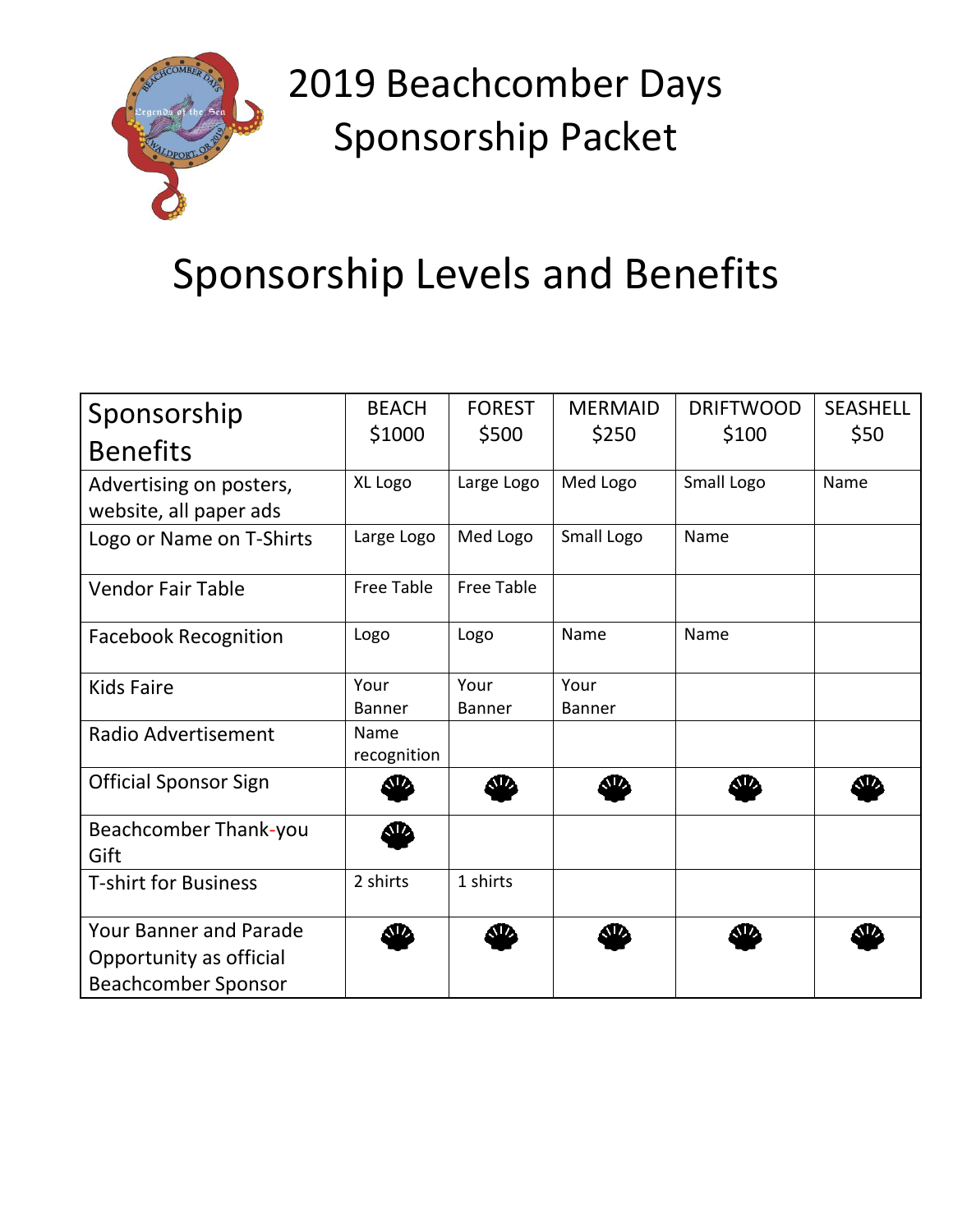

# Additional Sponsorship Levels

#### Parade Sponsor - \$1200

All BEACH sponsor benefits + we'll make you a large banner to lead and carry in parade as the official parade sponsors that can be kept for display after the event. (Please provide volunteers to carry the banner. )

#### Main Stage Sponsor- \$1200

All BEACH sponsor benefits + we'll make you a large banner and speaking opportunity at Main Stage, and name recognition 4 times on Saturday from the stage.

#### Fire Dancers Sponsors- \$700

All FOREST benefits + opportunity to introduce the Fire Dancer, we'll make you a banner to have up during performance, and be announced as official Fire Dancer sponsors.

### Scholarship Sponsors- \$550 (3 available)

All FOREST sponsor benefits + opportunity to present scholarships to winners, be announced as official pageant sponsors, and parade car with your own banner accompanying scholarship winners.

#### Kids Faire Sponsor- \$200

All DRIFTWOOD sponsor benefits + your own banner at the Kids Faire and the opportunity to have a booth at the Kids Faire.